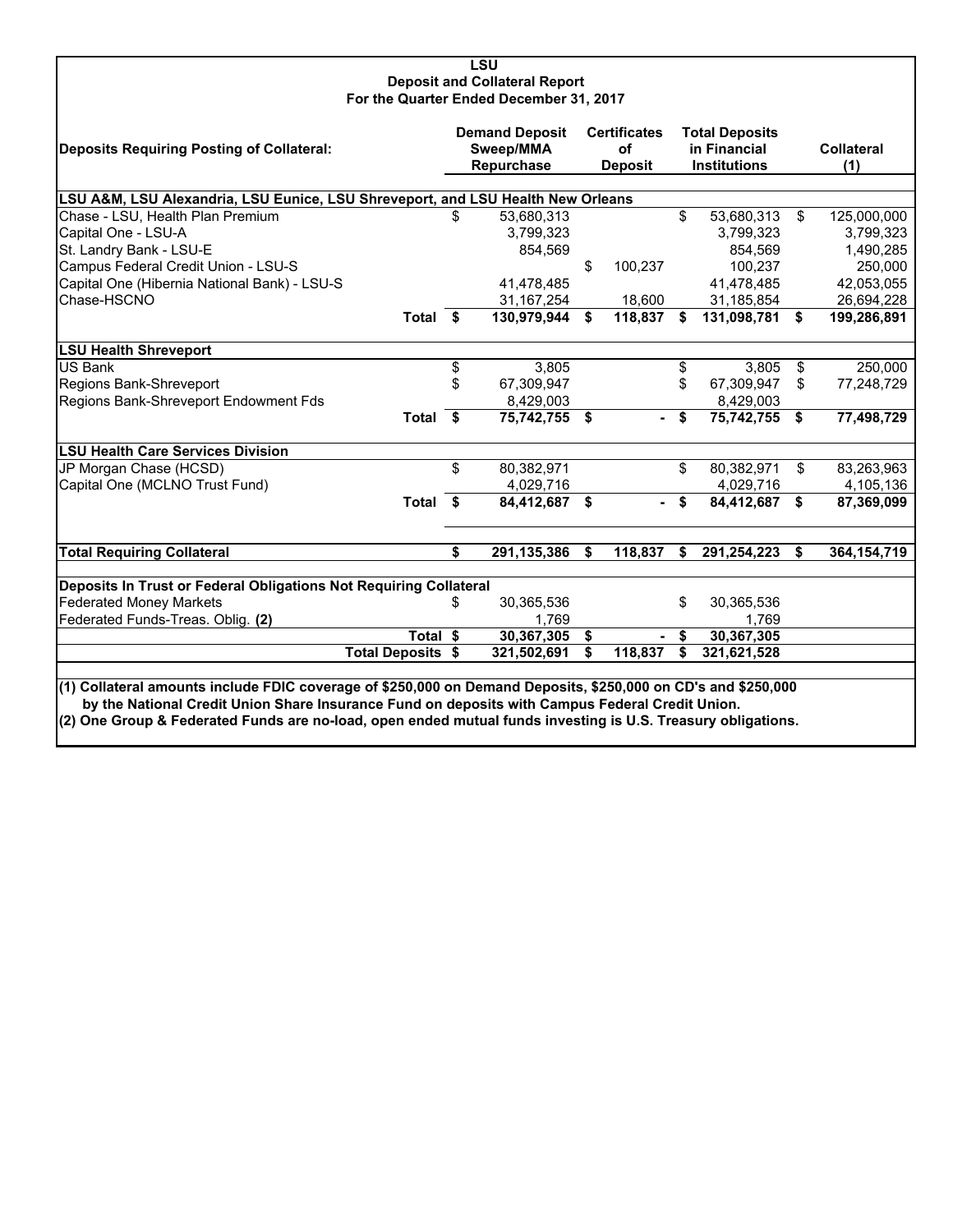#### **LSU Investment Summary For the Quarter Ended December 31, 2017**

|                                                      | As of 7/1/2017                 | As of 9/30/2017                |                                | As of 12/31/2017               |                                |            | As of 3/31/2018     | As of 06/30/2018 |                        |
|------------------------------------------------------|--------------------------------|--------------------------------|--------------------------------|--------------------------------|--------------------------------|------------|---------------------|------------------|------------------------|
| <b>Fund Description</b>                              | Value                          | Cost                           | <b>Market Value</b>            | Cost                           | <b>Market Value</b>            | Cost       | <b>Market Value</b> | Cost             | <b>Market Value</b>    |
| <b>Current Funds</b>                                 |                                |                                |                                |                                |                                |            |                     |                  |                        |
| Cash/Sweeps                                          | \$231,313,374                  | \$254,409,898                  | \$254,409,898                  | \$278,676,667                  | \$278,676,667                  | \$0        | \$0                 | \$0              | \$0                    |
| Money Market Accounts/Repos (A)                      | \$142                          | \$7,174,020                    | \$7,174,020                    | \$6,263,816                    | \$6,263,816                    | \$0        | \$0                 | \$0              | \$0                    |
| <b>Certificates of Deposit</b>                       | \$100,225                      | \$100,225                      | \$100,225                      | \$100,237                      | \$100,237                      | \$0        | \$0                 | \$0              | \$0                    |
| <b>Treasury Notes</b>                                | \$12,613,599                   | \$12,516,556                   | \$12,609,115                   | \$7,715,942                    | \$7,730,758                    | \$0        | \$0                 | \$0              | \$0                    |
| CMO's                                                | \$169,881                      | \$2,327,632                    | \$2,307,161                    | \$6,543,452                    | \$6,468,000                    | \$0        | \$0                 | \$0              | $\$0$                  |
| Agency Securities (B)                                | \$129,722,977                  | \$167,108,996                  | \$164,147,973                  | \$136,941,637                  | \$134,126,769                  | \$0<br>\$0 | \$0<br>\$0          | \$0<br>\$0       | \$0                    |
| Mortgaged Backed Securities<br>Equity Securities (C) | \$29,240,979<br>\$84,239       | \$27,863,351<br>\$0            | \$27,424,685<br>\$79,661       | \$23,788,080<br>\$0            | \$23,315,681<br>\$77,533       | \$0        | \$0                 | \$0              | \$0<br>$\overline{$}0$ |
| <b>Bond Mutual Funds</b>                             | \$43,841,262                   | \$46,697,531                   | \$43,899,237                   | \$46,697,531                   | \$44,092,490                   | \$0        | \$0                 | \$0              | \$0                    |
| Municipal Bonds (E)                                  | \$89,828,023                   | \$101,113,010                  | \$98,236,250                   | \$95,071,730                   | \$91,696,849                   | \$0        | \$0                 | \$0              | \$0                    |
| Corporate Bonds (D)                                  | \$141,247,762                  | \$188,925,256                  | \$188,635,119                  | \$151,118,157                  | \$149,311,900                  | \$0        | \$0                 | \$0              | \$0                    |
| Total                                                | \$678,162,463                  | \$808,236,475                  | \$799,023,344                  | \$752,917,249                  | \$741,860,700                  | \$0        | \$0                 | \$0              | \$0                    |
| <b>Endowment Funds</b>                               |                                |                                |                                |                                |                                |            |                     |                  |                        |
| Cash/Sweeps                                          | \$6,883,023                    | \$6,880,687                    | \$6,880,687                    | \$8,429,003                    | \$8,429,003                    | \$0        | \$0                 | \$0              | \$0                    |
| Money Market Accounts/Repos (A)                      | \$175                          | \$3,659,076                    | \$3,659,076                    | \$668,995                      | \$668.995                      | \$0        | \$0                 | \$0              | \$0                    |
| <b>Certificates of Deposit</b>                       | \$18,600                       | \$18,600                       | \$18,600                       | \$18,600                       | \$18,600                       | \$0        | \$0                 | \$0              | \$0                    |
| Agency Securities (B)                                | \$5,930,359                    | \$4,168,505                    | \$3,971,834                    | \$3,029,175                    | \$2,951,815                    | \$0        | \$0                 | \$0              | $\$0$                  |
| Mortgaged Backed Securities                          | \$998,929                      | \$780,920                      | \$769,452                      | \$2,830,592                    | \$2,791,199                    | \$0        | \$0                 | \$0              | \$0                    |
| Equity Securities (C)                                | \$9,769,145                    | \$5,666,168                    | \$10,104,449                   | \$5,666,168                    | \$10,612,278                   | \$0        | \$0                 | \$0              | \$0                    |
| <b>Mutual Funds</b>                                  | \$53,956,268                   | \$50,429,841                   | \$55,246,699                   | \$48,460,320                   | \$53,627,499                   | \$0        | \$0                 | \$0              | \$0                    |
| Municipal Bonds (E)                                  | \$2,287,741                    | \$2,789,725                    | \$2,777,143                    | \$3,275,153                    | \$3,241,436                    | \$0        | \$0                 | \$0              | \$0                    |
| Corporate Bonds (D)                                  | \$6,736,080                    | \$6,852,795                    | \$6,707,128                    | \$8,120,150                    | \$8,153,865                    | \$0        | \$0                 | \$0              | \$0                    |
| Total                                                | \$86,580,320                   | \$81,246,317                   | \$90,135,068                   | \$80,498,156                   | \$90,494,690                   | \$0        | \$0                 | \$0              | \$0                    |
| Other Funds                                          |                                |                                |                                |                                |                                |            |                     |                  |                        |
| Cash/Sweeps                                          | \$5,165,268                    | \$3,684,891                    | \$3,684,891                    | \$4,029,716                    | \$4,029,716                    | \$0        | \$0                 | \$0              | \$0                    |
| Money Market Accounts/Repos (A)                      | \$43,905,798                   | \$18,450,982                   | \$18,450,982                   | \$23,432,725                   | \$23,432,725                   | \$0        | \$0                 | \$0              | \$0                    |
| Agency Securities (B)                                | \$866,895                      | \$839,273                      | \$865,976                      | \$839,273                      | \$858,985                      | \$0        | \$0                 | \$0              | \$0                    |
| Equity Securities (C)                                | \$400,421                      | \$0                            | \$406.621                      | \$0                            | \$414,854                      | \$0        | \$0                 | \$0              | \$0                    |
| Total                                                | \$50,344,786                   | \$22,977,843                   | \$23,411,167                   | \$28,303,483                   | \$28,738,049                   | \$0        | \$0                 | \$0              | \$0                    |
| <b>Grand Total</b>                                   | \$815,087,569                  | \$912,460,635                  | \$912,569,579                  | \$861,718,888                  | \$861,093,439                  | \$0        | \$0                 | \$0              | \$0                    |
| Deposits in Financial Institutions                   |                                |                                |                                |                                |                                |            |                     |                  |                        |
| Total Cash/Sweeps/MMA/Repos                          | \$287,267,780                  | \$294.259.554                  | \$294,259,554                  | \$321,500,922                  | \$321,500,922                  | \$0        | \$0                 | \$0              | \$0                    |
| <b>Total Certificates of Deposit</b>                 | \$118,825                      | \$118,825                      | \$118,825                      | \$118,837                      | \$118,837                      | \$0        | \$0                 | \$0              | \$0                    |
| <b>US Gov Related Securities</b>                     | \$6,404                        | \$2,697                        | \$2,697                        | \$1,769                        | \$1,769                        | \$0        | \$0                 | \$0              | \$0                    |
| <b>Total Deposits</b>                                | \$287,393,009                  | \$294,381,076                  | \$294,381,076                  | \$321,621,528                  | \$321,621,528                  | \$0        | \$0                 | \$0              | \$0                    |
| <b>Other Investments</b>                             |                                |                                |                                |                                |                                |            |                     |                  |                        |
| <b>Treasury Notes</b>                                | \$12,613,599                   | \$12,516,556                   | \$12,609,115                   | \$7,715,942                    | \$7,730,758                    | \$0        | \$0                 | \$0              | \$0                    |
| CMO's                                                | \$169,881                      | \$2,327,632                    | \$2,307,161                    | \$6,543,452                    | \$6,468,000                    | \$0        | \$0                 | \$0              | \$0                    |
| Agency Securities (B)                                | \$136,520,231                  | \$172,116,774                  | \$168,985,783                  | \$140,810,085                  | \$137,937,569                  | \$0        | \$0                 | \$0              | \$0                    |
| Mortgaged Backed Securities                          | \$30,239,908                   | \$28,644,271                   | \$28,194,137                   | \$26,618,672                   | \$26,106,880                   | \$0        | \$0                 | \$0              | \$0                    |
| Equity Securities (C)                                | \$10,253,805                   | \$5,666,168                    | \$10,590,731                   | \$5,666,168                    | \$11,104,665                   | \$0        | \$0                 | \$0              | $\$0$                  |
| <b>Bond Mutual Funds</b>                             | \$43,841,262                   | \$46,697,531                   | \$43,899,237                   | \$46,697,531                   | \$44,092,490                   | \$0        | \$0                 | \$0              | $\$0$                  |
| Mutual Funds                                         | \$53,956,268                   | \$50,429,841                   | \$55,246,699                   | \$48,460,320                   | \$53,627,499                   | \$0        | \$0                 | \$0              | \$0                    |
| Municipal Bonds (E)                                  | \$92,115,764                   | \$103,902,735                  | \$101,013,393                  | \$98,346,883                   | \$94,938,285                   | \$0        | \$0                 | \$0              | \$0                    |
| Corporate Bonds (D)                                  | \$147,983,842                  | \$195,778,051                  | \$195,342,247                  | \$159,238,307                  | \$157,465,765                  | \$0<br>\$0 | \$0<br>\$0          | \$0              | \$0<br>\$0             |
| <b>Total Other</b><br><b>Grand Total</b>             | \$527,694,560<br>\$815,087,569 | \$618,079,559<br>\$912,460,635 | \$618,188,503<br>\$912,569,579 | \$540,097,360<br>\$861,718,888 | \$539,471,911<br>\$861,093,439 | \$0        | \$0                 | \$0<br>\$0       | \$0                    |
|                                                      |                                |                                |                                |                                |                                |            |                     |                  |                        |
| <b>LSU Paid Campuses</b><br><b>Current Funds</b>     |                                |                                |                                |                                |                                |            |                     |                  |                        |
| Cash/Sweeps                                          | \$101,409,479                  | \$129,882,723                  | \$129,882,723                  | \$130,979,944                  | \$130,979,944                  |            |                     |                  |                        |
| Money Market Accounts/Repos (A)                      | \$24                           | \$7,174,014                    | \$7,174,014                    | \$6,263,799                    | \$6,263,799                    |            |                     |                  |                        |
| Certificates of Deposit                              | \$100,225                      | \$100,225                      | \$100,225                      | \$100,237                      | \$100,237                      |            |                     |                  |                        |
| <b>Treasury Notes</b>                                | \$11,614,639                   | \$11,516,556                   | \$11,609,785                   | \$5,981,106                    | \$5,997,580                    |            |                     |                  |                        |
| CMO's                                                | \$169,881                      | \$2,327,632                    | \$2,307,161                    | \$6,543,452                    | \$6,468,000                    |            |                     |                  |                        |
| Agency Securities (B)                                | \$123,649,583                  | \$161,499,951                  | \$158,574,725                  | \$132,085,828                  | \$129,322,071                  |            |                     |                  |                        |
| Mortgaged Backed Securities                          | \$28,799,935                   | \$27,531,509                   | \$27,100,864                   | \$23,516,869                   | \$23,050,666                   |            |                     |                  |                        |
| Equity Securities (C)                                | \$84,239                       |                                | \$79,661                       |                                | \$77,533                       |            |                     |                  |                        |
| <b>Bond Mutual Funds</b>                             | \$43,841,262                   | \$46,697,531                   | \$43,899,237                   | \$46,697,531                   | \$44,092,490                   |            |                     |                  |                        |
| Municipal Bonds (E)                                  | \$73,883,074                   | \$83,577,411                   | \$80,788,233                   | \$76,573,431                   | \$73,384,735                   |            |                     |                  |                        |
| Corporate Bonds (D)                                  | \$139,989,782                  | \$187,661,619                  | \$187,370,524                  | \$150,866,032                  | \$149,060,025                  |            |                     |                  |                        |
| Total                                                | \$523,542,123                  | \$657,969,171                  | \$648,887,152                  | \$579,608,229                  | \$568,797,080                  | \$0        | \$0                 | \$0              | \$0                    |
|                                                      |                                |                                |                                |                                |                                |            |                     |                  |                        |
| <b>Endowment Funds</b>                               |                                |                                |                                |                                |                                |            |                     |                  |                        |
| Money Market Accounts/Repos (A)                      | \$175                          | \$3,659,076                    | \$3,659,076                    | \$668,995                      | \$668,995                      |            |                     |                  |                        |
| Certificates of Deposit                              | \$18,600                       | \$18,600                       | \$18,600                       | \$18,600                       | \$18,600                       |            |                     |                  |                        |
| Agency Securities (B)<br>Mortgaged Backed Securities | \$5,930,359<br>\$998,929       | \$4,168,505                    | \$3,971,834<br>\$769,452       | \$3,029,175<br>\$2,830,592     | \$2,951,815<br>\$2,791,199     |            |                     |                  |                        |
| Equity Securities (C)                                | \$9,754,139                    | \$780,920<br>\$5,658,518       | \$10,089,628                   | \$5,658,518                    | \$10,596,755                   |            |                     |                  |                        |
| <b>Municipal Bonds</b>                               | \$2,287,741                    | \$2,789,725                    | \$2,777,143                    | \$3,275,153                    | \$3,241,436                    |            |                     |                  |                        |
| Corporate Bonds (D)                                  | \$6,736,080                    | \$6,852,795                    | \$6,707,128                    | \$8,120,150                    | \$8,153,865                    |            |                     |                  |                        |
| Total                                                | \$25,726,023                   | \$23,928,139                   | \$27,992,861                   | \$23,601,183                   | \$28,422,665                   | \$0        | \$0                 | \$0              | \$0                    |
|                                                      |                                |                                |                                |                                |                                |            |                     |                  |                        |
| <b>Other Funds</b>                                   |                                |                                |                                |                                |                                |            |                     |                  |                        |
| Cash/Sweeps<br>Money Market Accounts/Repos (A)       | 286,025<br>\$35,401,325        | \$9,925,778                    | \$9,925,778                    | \$14,887,455                   | \$14,887,455                   |            |                     |                  |                        |
| Agency Securities (B)                                | \$866,895                      | \$839,273                      | \$865,976                      | \$839,273                      | \$858,985                      |            |                     |                  |                        |
| Total                                                | \$36,554,245                   | \$10,765,051                   | \$10,791,754                   | \$15,726,728                   | \$15,746,440                   | \$0        | \$0                 | \$0              | \$0                    |
| <b>Grand Total</b>                                   | \$585,822,391                  | \$692,662,361                  | \$687,671,767                  | \$618,936,140                  | \$612,966,185                  | \$0        | \$0                 | \$0              | \$0                    |
|                                                      |                                |                                |                                |                                |                                |            |                     |                  |                        |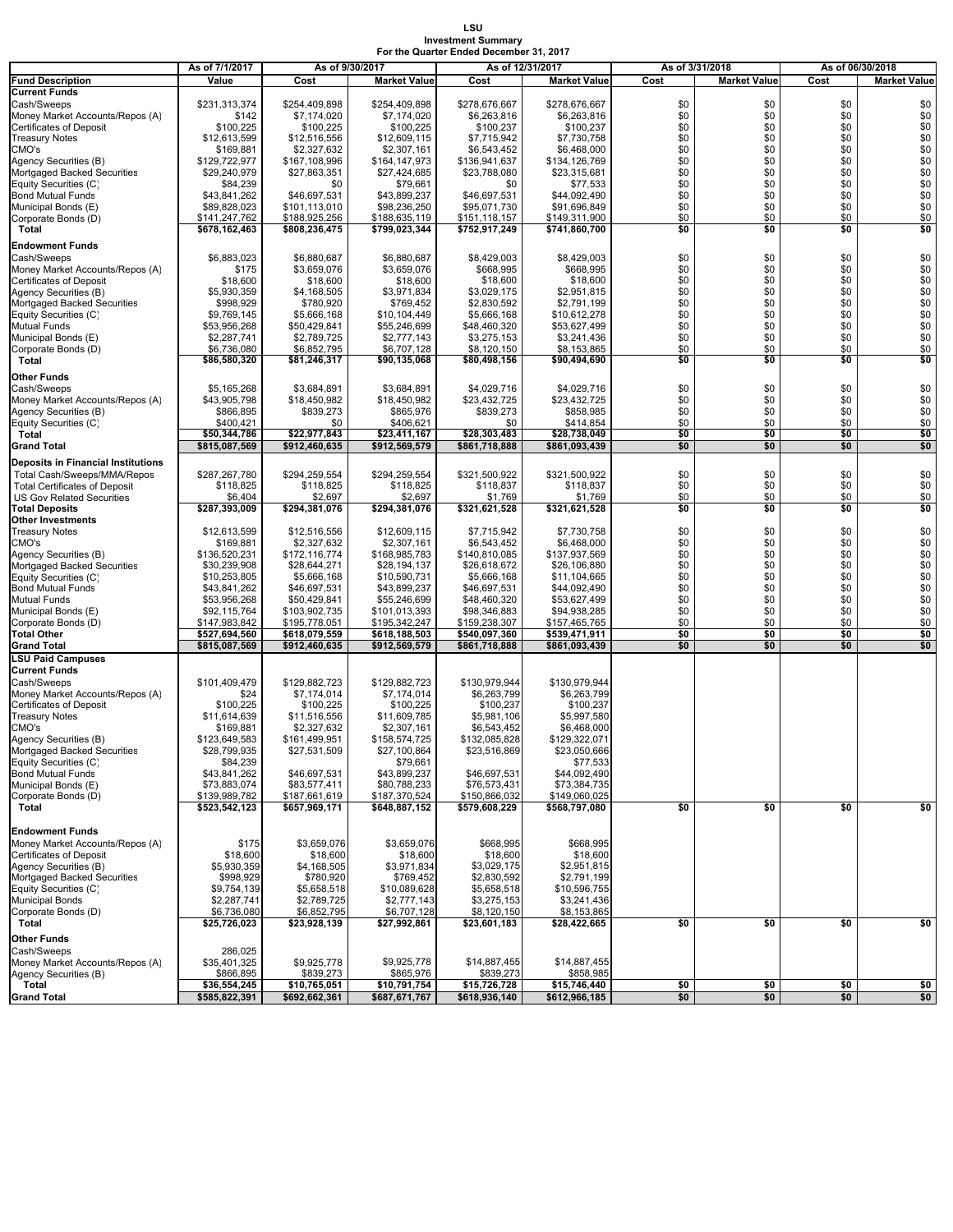| LSU                                     |
|-----------------------------------------|
| <b>Investment Summary</b>               |
| For the Quarter Ended December 31, 2017 |

|                                  | As of 7/1/2017 | As of 9/30/2017 |                     | As of 12/31/2017 |                     |      | As of 3/31/2018     | As of 06/30/2018         |                     |  |
|----------------------------------|----------------|-----------------|---------------------|------------------|---------------------|------|---------------------|--------------------------|---------------------|--|
| <b>Fund Description</b>          | Value          | Cost            | <b>Market Value</b> | Cost             | <b>Market Value</b> | Cost | <b>Market Value</b> | $\overline{\text{Cost}}$ | <b>Market Value</b> |  |
| <b>LSU Health Shreveport</b>     |                |                 |                     |                  |                     |      |                     |                          |                     |  |
| <b>Current Funds</b>             |                |                 |                     |                  |                     |      |                     |                          |                     |  |
| Cash/Sweeps S.                   | \$57,669,013   | \$53,477,458    | \$53,477,458        | \$67,313,752     | \$67,313,752        |      |                     |                          |                     |  |
| Cash/Sweeps                      | \$57.669.013   | \$53.477.458    | \$53,477,458        | \$67,313,752     | \$67,313,752        | \$0  | \$0                 | \$0                      | \$0                 |  |
| Money Market Accounts/Repos (A)  | \$118          | \$6             | \$6                 | \$17             | \$17                |      |                     |                          |                     |  |
| Treasury Notes (B)               | \$998.960      | \$1,000,000     | \$999.330           | \$1,734,836      | \$1.733.178         |      |                     |                          |                     |  |
| Agency Securities (B)            | \$6.073.394    | \$5,609,045     | \$5,573,248         | \$4,855,809      | \$4,804,698         |      |                     |                          |                     |  |
| Mortgaged Backed Securities (B)  | \$441.044      | \$331,842       | \$323.821           | \$271.211        | \$265,015           |      |                     |                          |                     |  |
| Municipal Bonds (E)              | \$15.944.949   | \$17,535,599    | \$17,448.017        | \$18,498,299     | \$18.312.114        |      |                     |                          |                     |  |
| Corporate Bonds (D)              | \$1,257,980    | \$1,263,637     | \$1,264,595         | \$252,125        | \$251,875           |      |                     |                          |                     |  |
| Total                            | \$82,385,458   | \$79,217,587    | \$79,086,475        | \$92,926,049     | \$92,680,649        | \$0  | \$0                 | \$0                      | \$0                 |  |
| <b>Endowment Funds</b>           |                |                 |                     |                  |                     |      |                     |                          |                     |  |
| Cash/Sweeps                      | \$6,883,023    | \$6,880,687     | \$6,880,687         | \$8,429,003      | \$8,429,003         |      |                     |                          |                     |  |
| Equity Securities (C)            | \$15,006       | \$7,650         | \$14.821            | \$7,650          | \$15,523            |      |                     |                          |                     |  |
| <b>Mutual Funds</b>              | \$53,956,268   | \$50,429,841    | \$55,246,699        | \$48,460,320     | \$53,627,499        |      |                     |                          |                     |  |
| Total                            | \$60,854,297   | \$57,318,178    | \$62,142,207        | \$56,896,973     | \$62,072,025        | \$0  | \$0                 | \$0                      | \$0                 |  |
| <b>Grand Total</b>               | \$143.239.755  | \$136.535.765   | \$141.228.682       | \$149.823.022    | \$154.752.674       | \$0  | \$0                 | \$0                      | \$0                 |  |
| <b>LSU HCSD</b>                  |                |                 |                     |                  |                     |      |                     |                          |                     |  |
| <b>Current Funds</b>             |                |                 |                     |                  |                     |      |                     |                          |                     |  |
| Cash/Sweeps                      | \$72,234,882   | \$71,049,717    | \$71.049.717        | \$80.382.971     | \$80,382,971        |      |                     |                          |                     |  |
| Total                            | \$72,234,882   | \$71,049,717    | \$71,049,717        | \$80,382,971     | \$80,382,971        | \$0  | \$0                 | \$0                      | \$0                 |  |
| <b>Other Funds</b>               |                |                 |                     |                  |                     |      |                     |                          |                     |  |
| Cash/Sweeps                      | \$4,879,243    | \$3,684,891     | \$3,684,891         | \$4,029,716      | \$4,029,716         |      |                     |                          |                     |  |
| Money Market Accounts/Repos (A)  | \$8,504,473    | \$8,525,204     | \$8,525,204         | \$8,545,270      | \$8,545,270         |      |                     |                          |                     |  |
| Equity Securities (C)            | \$400,421      |                 | \$406.621           |                  | \$414.854           |      |                     |                          |                     |  |
| <b>US Gov Related Securities</b> | \$6.404        | \$2.697         | \$2.697             | \$1.769          | \$1,769             |      |                     |                          |                     |  |
| Total                            | \$13,790,541   | \$12,212,792    | \$12,619,413        | \$12,576,755     | \$12,991,609        | \$0  | \$0                 | \$0                      | \$0                 |  |
| <b>Grand Total</b>               | \$86,025,423   | \$83,262,509    | \$83,669,130        | \$92,959,726     | \$93,374,580        | \$0  | \$0                 | \$0                      | \$0                 |  |
|                                  |                |                 |                     |                  |                     |      |                     |                          |                     |  |
| <b>System Total</b>              | \$815,087.569  | \$912.460.635   | \$912.569.579       | \$861.718.888    | \$861.093.439       | \$0  | \$0                 | \$0                      | \$0                 |  |

\* Negative balance in the cash/Sweeps section of the current funds does not respresent an actual negative bank balance, rather it represents a timing difference of the allocation of the current funds.

\*\* Small endowment funds at LSUS were moved to the LSUS Foundation to accommodate Workday<br>\*\*\* LSU Paid Campuses include the following: LSU, LSU Ag Center, LSUA, LSUE, LSUS, LSU Health New Orleans, and the LSU Pennington Bi

BENCHMARK NOTES (Example Only)<br>(A) Benchmarked against 90 day T-Bil<br>(B) Benchmarked against Barclay's US Agg Bond TR USD<br>(C) US equities benchmarked against Russell 3000 and international against MSCI emerging market<br>(D) B

Disclaimer: Pursuant to PM-9, corporate bonds/notes only available for investment beginning 7-1-2011 Louisiana law provides for restrictions on maturity and allocation and may effect benchmark comparisons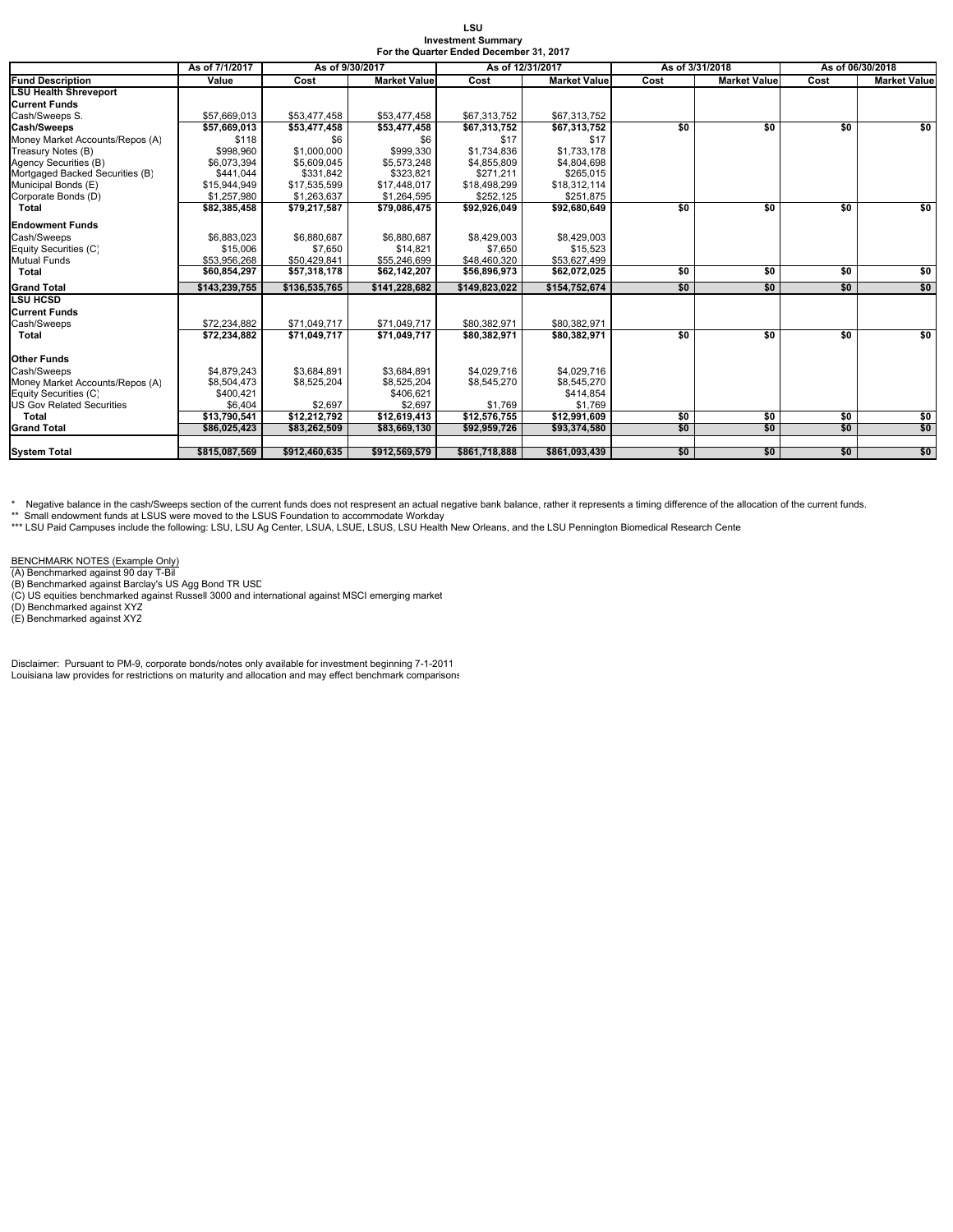

# Investment Management Program Non Endowed Accounts **Realized Yield**

As of 12/31/2017

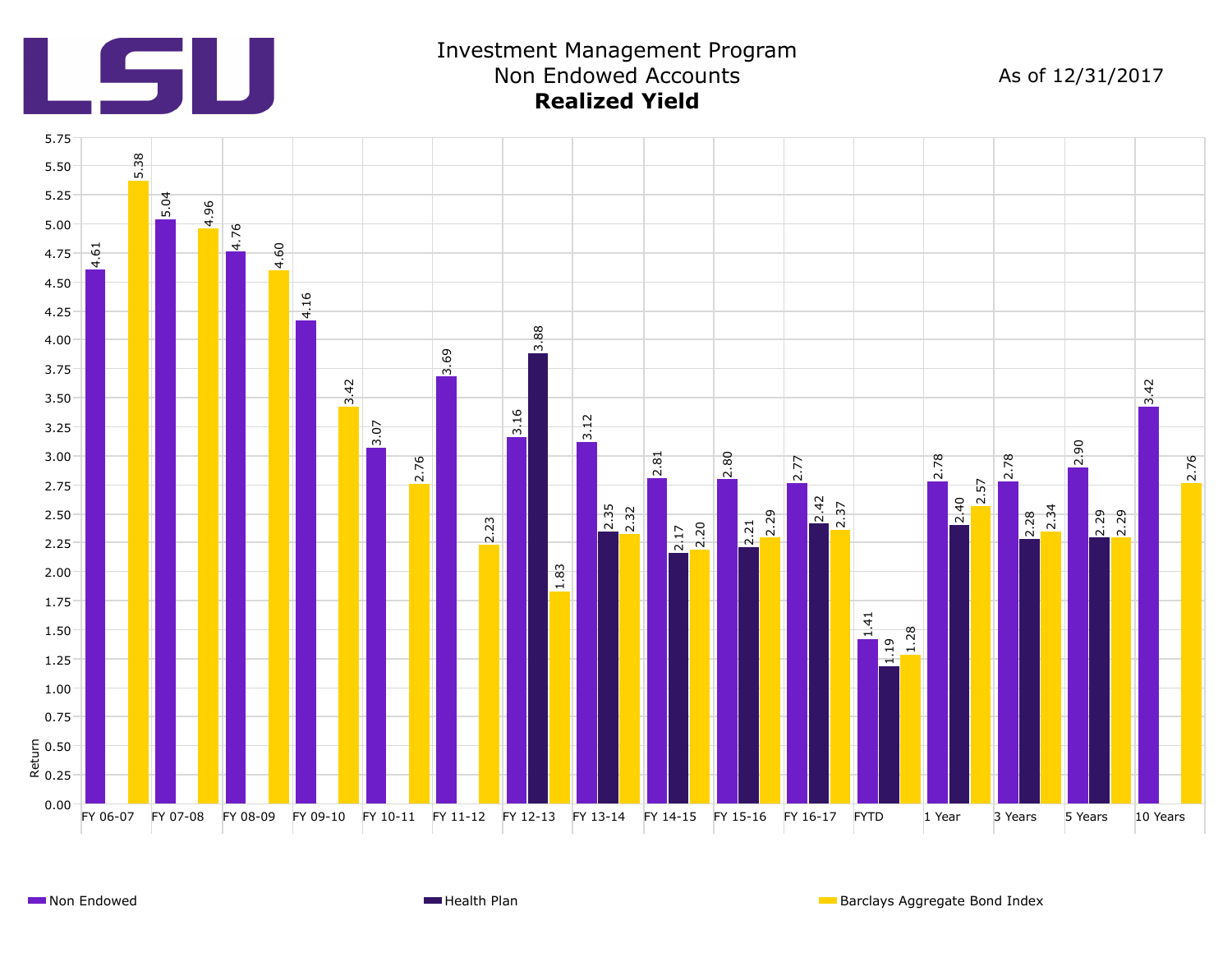

# Investment Management Program Non Endowed Accounts **Total Return**

As of 12/31/2017

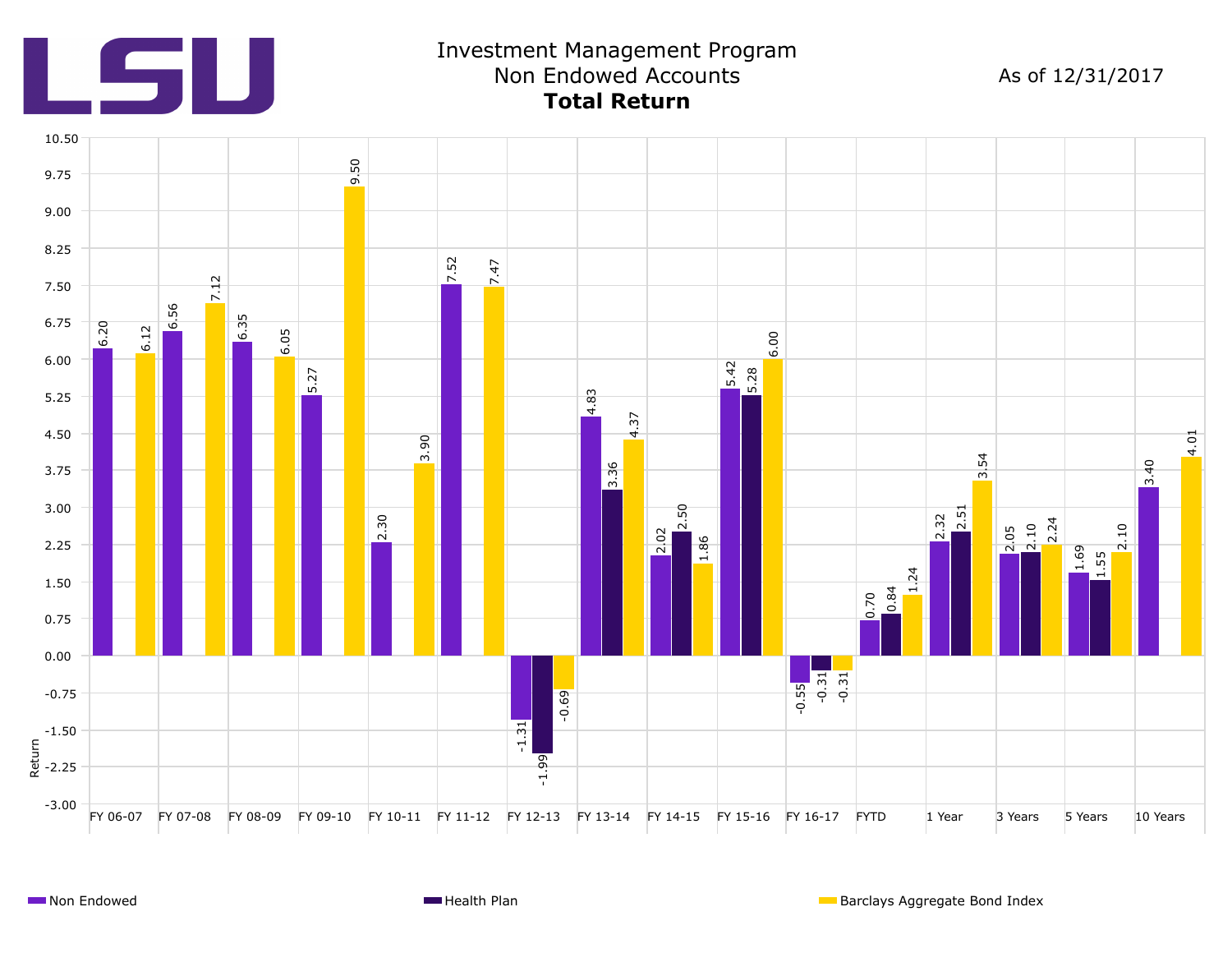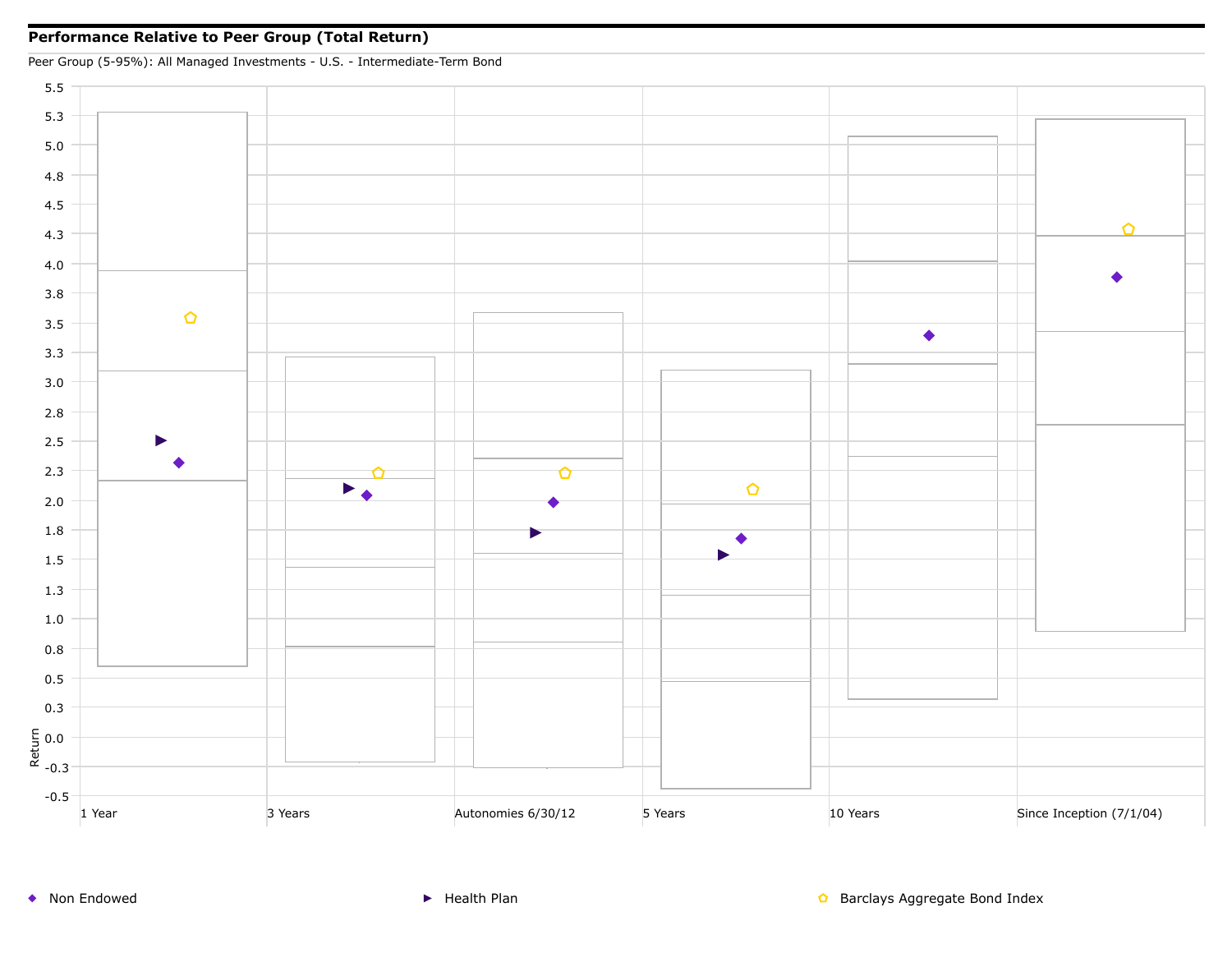

#### Investment Management Program Endowed Accounts **Realized Yield**

As of 12/31/2017



Endowment **Endowed Benchmark** Communication Communication Communication Communication Communication Communication Communication Communication Communication Communication Communication Communication Communication Communicat